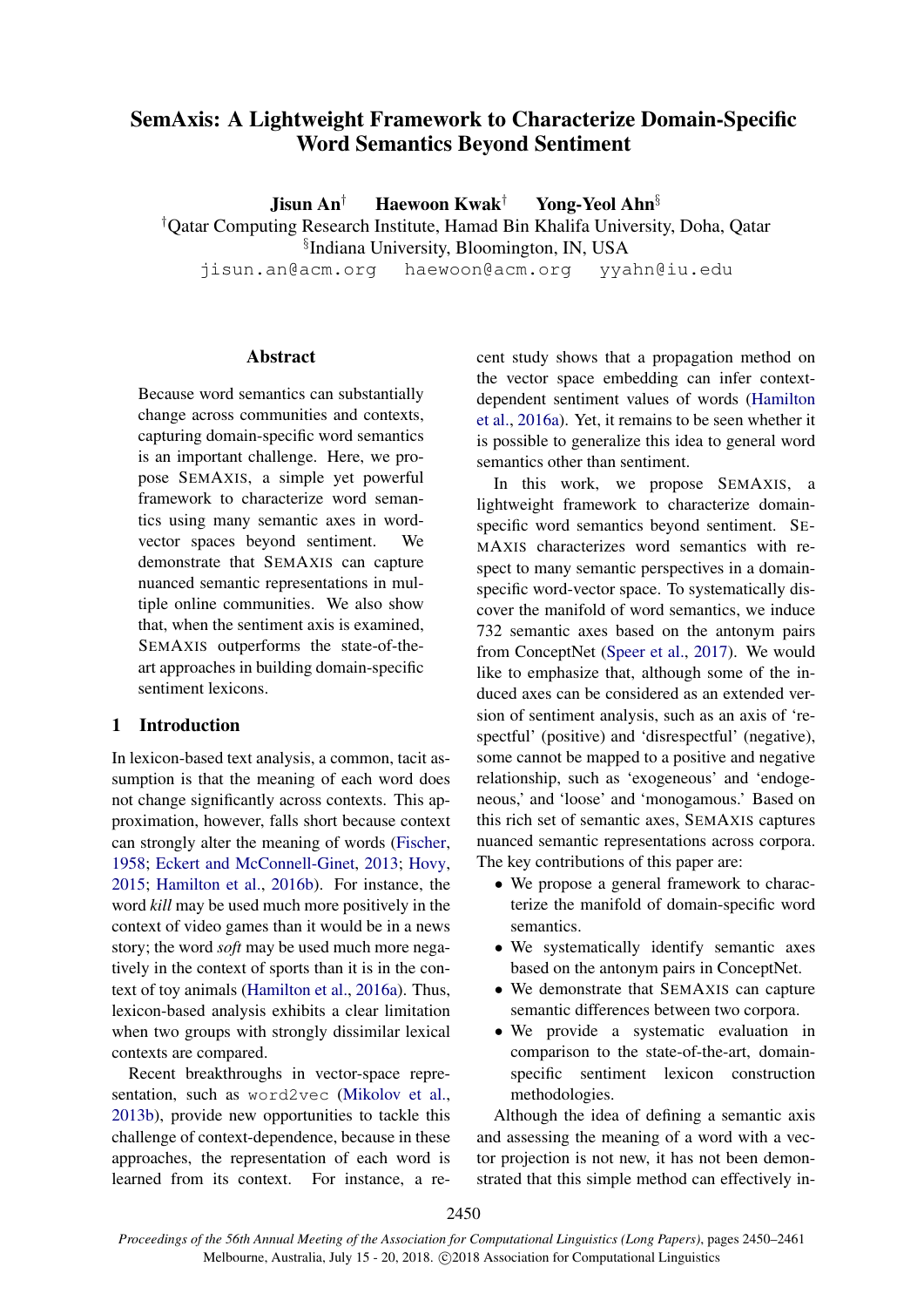duce context-aware semantic lexicons. All of the inferred lexicons along with code for SEMAXIS and all methods evaluated are made available in the SEMAXIS package released with this paper<sup>[1](#page-1-0)</sup>.

### 2 Related Work

For decades, researchers have been developing computational techniques for text analysis, including: sentiment analysis [\(Pang and Lee,](#page-10-1) [2004\)](#page-10-1), stance detection [\(Biber and Finegan,](#page-9-6) [1988\)](#page-9-6), point of view [\(Wiebe,](#page-10-2) [1994\)](#page-10-2), and opinion mining [\(Pang](#page-10-1) [and Lee,](#page-10-1) [2004\)](#page-10-1). The practice of creating and sharing large-scale annotated lexicons also accelerated the research [\(Stone et al.,](#page-10-3) [1966;](#page-10-3) [Bradley and Lang,](#page-9-7) [1999;](#page-9-7) [Pennebaker et al.,](#page-10-4) [2001;](#page-10-4) [Dodds et al.,](#page-9-8) [2011;](#page-9-8) [Mohammad et al.,](#page-9-9) [2016,](#page-9-9) [2017\)](#page-9-10).

These approaches can be roughly grouped into two major categories: lexicon-based approach [\(Turney,](#page-10-5) [2002;](#page-10-5) [Taboada et al.,](#page-10-6) [2011\)](#page-10-6) and classification-based approach [\(Pang et al.,](#page-10-7) [2002;](#page-10-7) [Kim,](#page-9-11) [2014;](#page-9-11) [Socher et al.,](#page-10-8) [2013\)](#page-10-8). Although the recent advancement of neural networks increases the potential of the latter approach, the former has been widely used for its simplicity and transparency. ANEW [\(Bradley and Lang,](#page-9-7) [1999\)](#page-9-7), LIWC [\(Pennebaker et al.,](#page-10-4) [2001\)](#page-10-4), SO-CAL [\(Taboada et al.,](#page-10-6) [2011\)](#page-10-6), SentiWordNet [\(Esuli](#page-9-12) [and Sebastiani,](#page-9-12) [2006\)](#page-9-12), and LabMT [\(Dodds et al.,](#page-9-8) [2011\)](#page-9-8) are well-known lexicons.

A clear limitation of the lexicon-based approach is that it overlooks the context-dependent semantic changes. Scholars reported that the meaning of a word can be altered by context, such as communities [\(Yang and Eisenstein,](#page-11-0) [2015;](#page-11-0) [Hamilton](#page-9-4) [et al.,](#page-9-4) [2016a\)](#page-9-4), diachronic changes [\(Hamilton et al.,](#page-9-3) [2016b\)](#page-9-3) or demographic [\(Rosenthal and McKe](#page-10-9)[own,](#page-10-9) [2011;](#page-10-9) [Eckert and McConnell-Ginet,](#page-9-1) [2013;](#page-9-1) [Green,](#page-9-13) [2002;](#page-9-13) [Hovy,](#page-9-2) [2015\)](#page-9-2), geography [\(Trudg](#page-10-10)[ill,](#page-10-10) [1974\)](#page-10-10), political and cultural attitudes [\(Fischer,](#page-9-0) [1958\)](#page-9-0) and personal variations [\(Yang and Eisen](#page-11-1)[stein,](#page-11-1) [2017\)](#page-11-1). Recently, a few studies have shown the importance of taking such context into accounts. For example, Hovy *et al*. [\(2015\)](#page-9-2) showed that, by including author demographics such as age and gender, the accuracy of sentiment analysis and topic classification can be improved. It was also shown that, without domain-specific lexicons, the performance of sentiment analysis can be significantly degraded [\(Hamilton et al.,](#page-9-4) [2016a\)](#page-9-4).

Building domain-specific sentiment lexicons

<span id="page-1-0"></span><sup>1</sup><https://github.com/ghdi6758/SemAxis>

through human input (crowdsourcing or experts) requires not only significant resources but also careful control of biases [\(Dodds et al.,](#page-9-8) [2011;](#page-9-8) [Mo](#page-9-14)[hammad and Turney,](#page-9-14) [2010\)](#page-9-14). The challenge is exacerbated because 'context' is difficult to concretely operationalize and there can be numerous contexts of interest. For resource-scarce languages, such problems become even more critical [\(Hong et al.,](#page-9-15) [2013\)](#page-9-15). Automatically building lexicons from web-scale resources [\(Velikovich](#page-10-11) [et al.,](#page-10-11) [2010;](#page-10-11) [Tang et al.,](#page-10-12) [2014\)](#page-10-12) may solve this problem but poses a severe risk of unintended biases [\(Loughran and McDonald,](#page-9-16) [2011\)](#page-9-16).

Inducing domain-specific lexicons from the unlabeled corpora reduces the cost of dictionary building [\(Hatzivassiloglou and McKeown,](#page-9-17) [1997;](#page-9-17) [Rothe et al.,](#page-10-13) [2016\)](#page-10-13). Although earlier research utilize syntactic (grammatical) structures [\(Hatzi](#page-9-17)[vassiloglou and McKeown,](#page-9-17) [1997;](#page-9-17) [Widdows and](#page-10-14) [Dorow,](#page-10-14) [2002\)](#page-10-14), the approach of learning wordvector representations has gained a lot of momentum [\(Rothe et al.,](#page-10-13) [2016;](#page-10-13) [Hamilton et al.,](#page-9-4) [2016a;](#page-9-4) [Velikovich et al.,](#page-10-11) [2010;](#page-10-11) [Fast et al.,](#page-9-18) [2016\)](#page-9-18).

The most relevant work is SENTPROP [\(Hamil](#page-9-4)[ton et al.,](#page-9-4) [2016a\)](#page-9-4), which constructs domainspecific sentiment lexicons using graph propagation techniques [\(Velikovich et al.,](#page-10-11) [2010;](#page-10-11) [Rao and](#page-10-15) [Ravichandran,](#page-10-15) [2009\)](#page-10-15). In contrast to SENTPROP's sentiment-focused approach, we provide a framework to understand the semantics of words with respect to 732 semantic axes based on Concept-Net [\(Speer et al.,](#page-10-0) [2017\)](#page-10-0).

### 3 SEMAXIS Framework

Our framework, SEMAXIS, involves three steps: constructing a word embedding, defining a semantic axis, and mapping words onto the semantic axis. Although they seem straightforward, the complexities and challenges in each step can add up. In particular, we tackle the issues of treating small corpora and selecting pole words.

#### 3.1 The Basics of SEMAXIS

#### 3.1.1 Building word embeddings

The first step in our approach is to obtain word vectors from a given corpus. In principle, any standard method, such as Positive Pointwise Mutual Information (PPMI), Singular-Value Decomposition (SVD), or word2vec, can be used. Here, we use the word2vec model because word2vec is easier to train and is known to be more robust than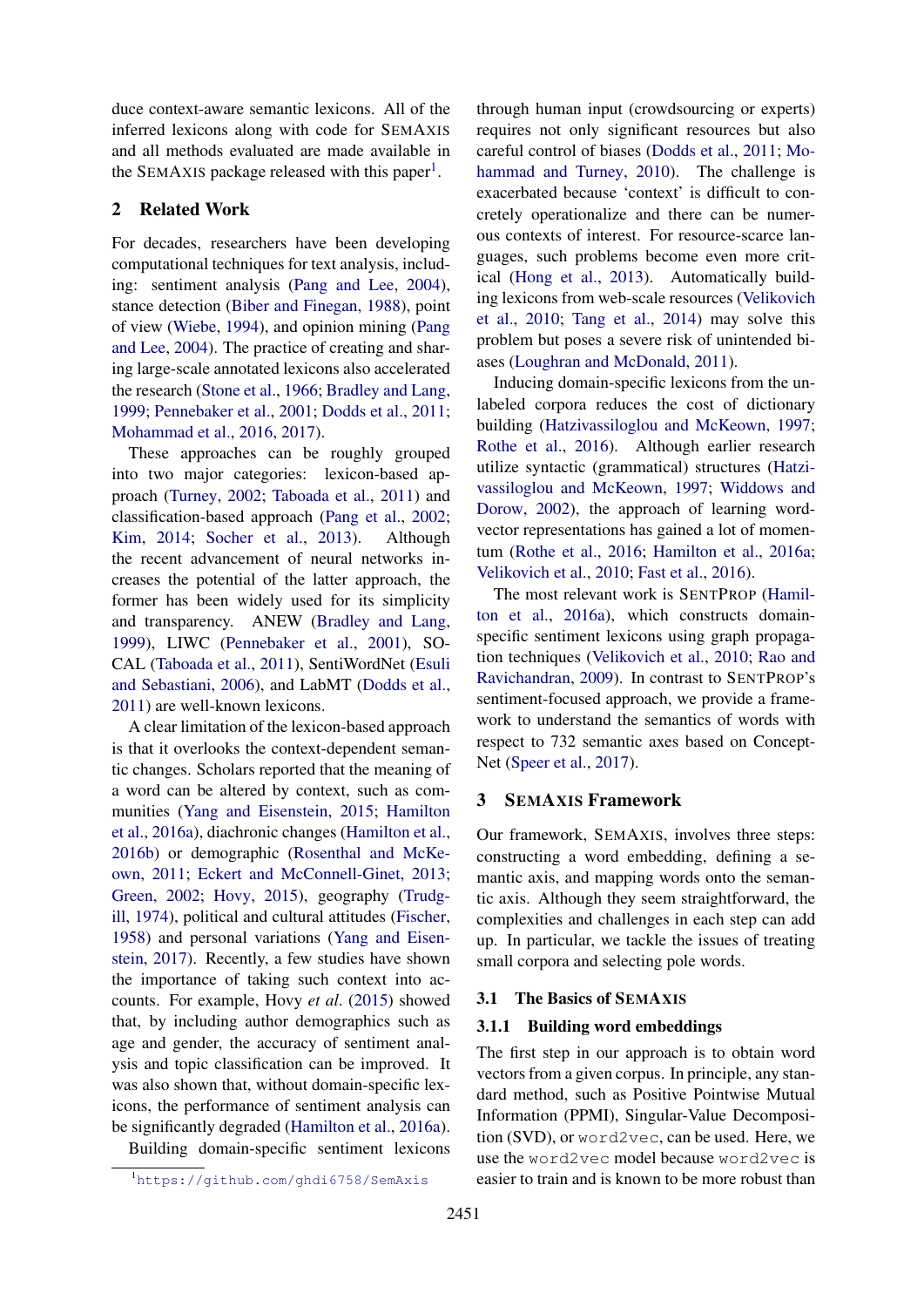competing methods [\(Levy et al.,](#page-9-19) [2015\)](#page-9-19).

# 3.1.2 Defining a semantic axis and computing the semantic axis vector

A semantic axis is defined by the vector between two sets of 'pole' words that are antonymous to each other. For instance, a sentiment axis can be defined by a set of the most positive words on one end and the most negative words on the other end. Similarly, any antonymous word pair can be used to define a semantic axis (e.g., 'clean' vs. 'dirty' or 'respectful' vs. 'disrespectful').

Once two sets of pole words for the corresponding axis are chosen, we compute the average vector for each pole. Then, by subtracting one vector from the other, we obtain the semantic axis vector that encodes the antonymous relationship between two sets of words. More formally, let  $S^+ = \{v_1^+, v_2^+, ..., v_n^+\}$  and  $S^- = \{v_1^-, v_2^-, ..., v_m^-\}$ be two sets of pole word vectors that have an antonym relationship. Then, the average vectors for each set are computed as  $V^+=\frac{1}{n}$  $\frac{1}{n} \sum_{1}^{n} v_i^+$  and  $V^{-}=\frac{1}{n}$  $\frac{1}{m}\sum_{i=1}^{m}v_{i}^{-}$ . From the two average vectors, the semantic axis vector,  $V_{\text{axis}}$  (from  $S^-$  to  $S^+$ ), can be defined as:

$$
\mathbf{V}_{\text{axis}} = \mathbf{V}^+ - \mathbf{V}^- \tag{1}
$$

### 3.1.3 Projecting words onto a semantic axis

Once the semantic axis vector is obtained, we can compute the cosine similarity between the axis vector and a word vector. The resulting cosine similarity captures how closely the word is aligned to the semantic axis. Given a word vector  $v_w$  for a word  $w$ , the score of the word  $w$  along with the given semantic axis,  $V_{\text{axis}}$ , is computed as:

$$
score(w)\mathbf{v}_{\text{axis}} = \cos(v_w, \mathbf{V}_{\text{axis}})
$$

$$
= \frac{v_w \cdot \mathbf{V}_{\text{axis}}}{\|v_w\| \|\mathbf{V}_{\text{axis}}\|}
$$
(2)

A higher score means that the word  $w$  is more closely aligned to  $S^+$  than  $S^-$ . When  $V_{\text{axis}}$  is a sentiment axis, a higher score is corresponds to more positive sentiment.

#### 3.2 SEMAXIS for Comparative Text Analysis

Although aforementioned steps are conceptually simple, there are two practical challenges: 1) dealing with small corpus and 2) finding good pole words for building a semantic axis.

# 3.2.1 Semantic relations encoded in word embeddings

Since semantic relations are particularly important in our method, we need to ensure that our word embedding maintains general semantic relations. This can be evaluated by analogy tasks. In particular, we use the Google analogy test dataset [\(Mikolov et al.,](#page-9-20) [2013a\)](#page-9-20), which contains 19,544 questions — 8,869 semantic and 10,675 syntactic questions — in 14 relation types, such as capital-world pairs and opposite relationships.

#### <span id="page-2-0"></span>3.2.2 Dealing with small corpus

As in other machine learning tasks, the amount of data critically influences the performance of word embedding methods. However, the corpora of our interest are often too small to facilitate the learning of rich semantic relationships therein. To mitigate this issue, we propose to pre-train a word embedding using a background corpus and update with the target corpora. In doing so, we capture the semantic changes while maintaining general semantic relations offered by the large reference model.

The vector-space embedding drifts from the reference model as we train with the target corpus. If trained too much with the smaller target corpus, it will lose the 'good' initial embedding from the huge reference corpus. If trained too little, it will not be able to capture context-dependent semantic changes. Our goal is thus to minimize the loss in general semantic relations while maximizing the characteristic semantic relations in the new texts.

Consider a corpus of our interest C and a reference corpus R. The model M is pre-trained on  $R$ , and then we start training it on  $C$ . We use the superscript  $e$  to represent the  $e$ -th epoch of training. That is,  $M_C^e$  is the model after the e-th epoch trained on C. Then, we evaluate the model regarding two aspects: general semantic relations and context-dependent semantic relations. The former is measured by the overall accuracy of the analogy test [\(Mikolov et al.,](#page-9-20) [2013a\)](#page-9-20). The latter is measured by tracking the semantic changes of the top  $k$  words in the given corpus  $C$ . The semantic changes of the words are measured by the changes in their scores,  $\Delta$ , on a certain axis; for instance, a sentiment axis, between consecutive epochs. We stop learning when two conditions are satisfied: (1) When the accuracy of the analogy test drops by α; and (2) When  $\Delta$  is lower than  $\beta$ . In principle, the model can be updated with the target corpus as long as the accuracy does not drop. We then use  $\beta$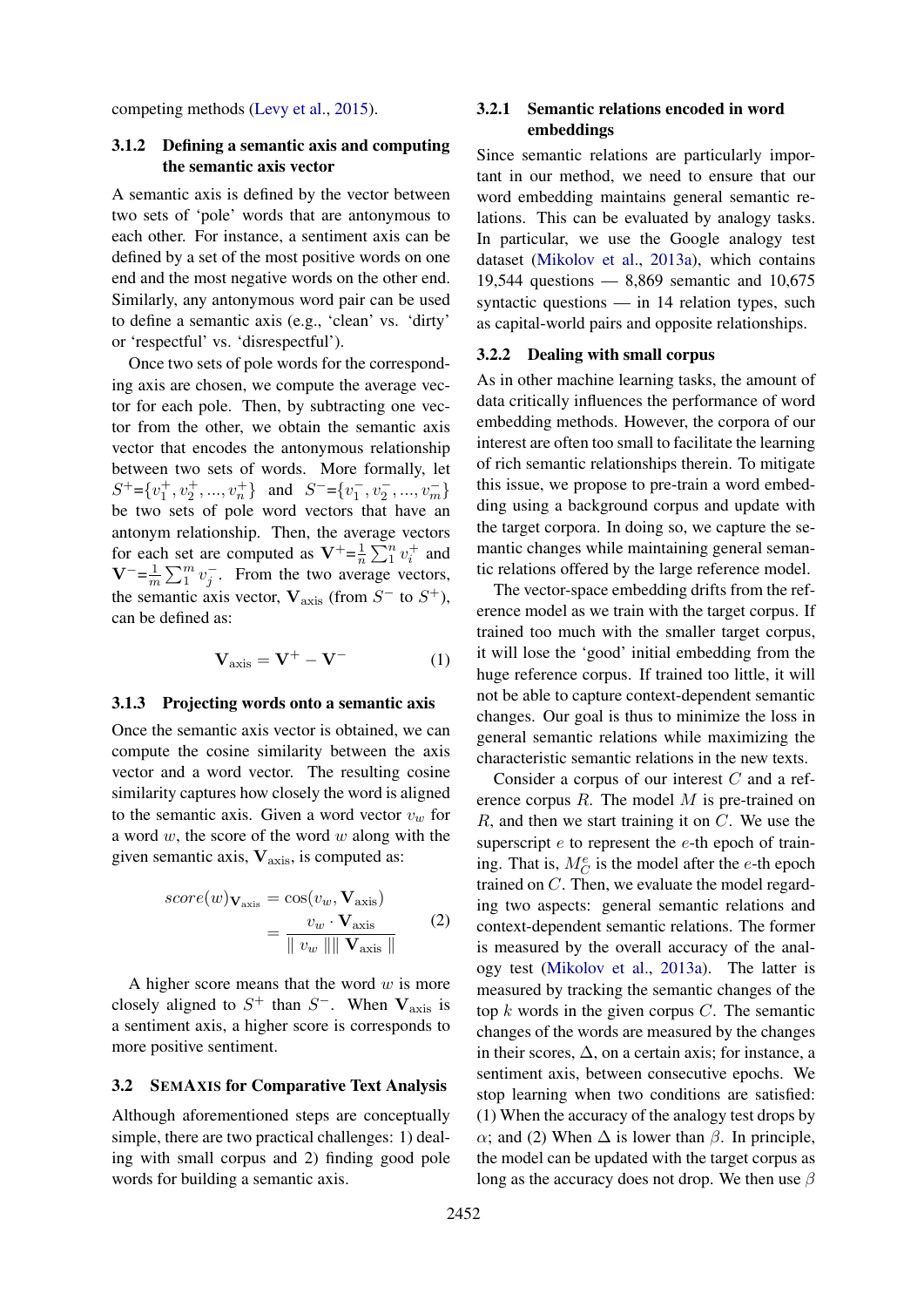to control the epochs. When  $\Delta$  is low, the gain by updating the model becomes negligible compared to the cost and thus we can stop updating.

# 3.3 Identifying rich semantic axes for SEMAXIS

The primary advantage of SEMAXIS is that it can be easily extended to examine diverse perspectives of texts as it is lightweight. Although the axis can be defined by any pair of words in principle, we propose a systematic way to define the axes.

# <span id="page-3-1"></span>3.3.1 732 Pre-defined Semantic Axes

We begin with a pair of antonyms, called *initial pole words*. For instance, a sentiment axis, which is a basis of sentiment analyses, can be defined by a pair of sentiment antonyms, such as 'good' and 'bad.'

To build a comprehensive set of initial pole words, we compile a list of antonyms from ConceptNet 5.5, which is the latest release of a knowledge graph among concepts [\(Speer et al.,](#page-10-0) [2017\)](#page-10-0). We extract all the antonym concepts marked as '/r/Antonym' edges. Then, we filter out non-English concepts and multi-word concepts. In addition, we eliminate duplicated antonyms that involve synonyms. For instance, only one of the (empower, prohibit) and (empower, forbid) needs to be kept because 'prohibit' and 'forbid' are synonyms, marked as '/r/Synonym' in ConceptNet.

To further refine the antonym pairs, we create a crowdsourcing task on *Figure Eight*, formerly known as *CrowdFlower*. Specifically, we ask crowdworkers: *Do these two words have opposite meanings?* We include those word pairs that a majority of crowdworkers agree to have an opposite meaning. The word pairs that the majority of crowdsource workers disagree were mostly erroneous antonym pairs, such as '5' and '3', and 'have' and 'has.' We then filter out the antonyms that are highly similar to each other. For example, ('advisedly' and 'accidentally') and ('purposely' and 'accidentally') show the cosine similarity of 0.5148, while 'advisedly' and 'purposely' are not marked as synonyms in ConceptNet. Although we use the threshold of 0.4 in this work, a different threshold can be chosen depending on the purpose. Finally, we eliminate concepts that do not appear in the pre-trained Google News 100B word embeddings. As a result, we obtain 732 pairs of antonyms. Each pair of antonyms becomes initial pole words to define one of the diverse axes for SEMAXIS.

We assess the semantic diversity of the axes by computing cosine similarity between every possible pair of the axes. The absolute mean value of the cosine similarity is 0.062, and the standard deviation is 0.050. These low cosine similarity and standard deviation values indicate that the chosen axes have a variety of directions, covering diverse and distinct semantics.

# <span id="page-3-0"></span>3.3.2 Augmenting pole words

We then expand the two initial pole words to larger sets of pole words, called *expanded pole words*, to obtain more robust results. If we use only two initial pole words to define the corresponding axis, the result will be sensitive to the choice of those words. Since the initial pole words are not necessarily the best combinations possible, we would like to augment it so that it is more robust to the choice of the initial pole words.

To address this issue, we find the l closest words of each initial pole word in the word embedding. We then compute the geometric center (average vector) of  $l+1$  words (including the initial pole word) and regard it as the vector representation of that pole of the axis. For instance, refining an axis representing a 'good' and 'bad' relation, we first find the  $l$  closest words for each of 'good' and 'bad' and then compute the geometric center of them. The newly computed geometric centers then become both ends of the axis representing a 'good' and 'bad' relation. We demonstrate how this approach improves the explanatory power of an axis describing a corresponding antonym relation in Section [4.3.](#page-4-0)

# 4 SEMAXIS Validation

In this section, we quantitatively evaluate our approach using the ground-truth data and by comparing our method against the standard baselines and state-of-the-art approaches. We reproduce the evaluation task introduced by Hamilton *et al*. [\(2016a\)](#page-9-4), recreating Standard English and Twitter sentiment lexicons for evaluation. We then compare the accuracy of sentiment classification with three other methods that generate domain-specific sentiment lexicons.

It is worth noting that we validate SEMAXIS based on a sentiment axis mainly due to the availability of the well-established ground-truth data and evaluation process. Nevertheless, as the sentiment axis in the SEMAXIS framework is not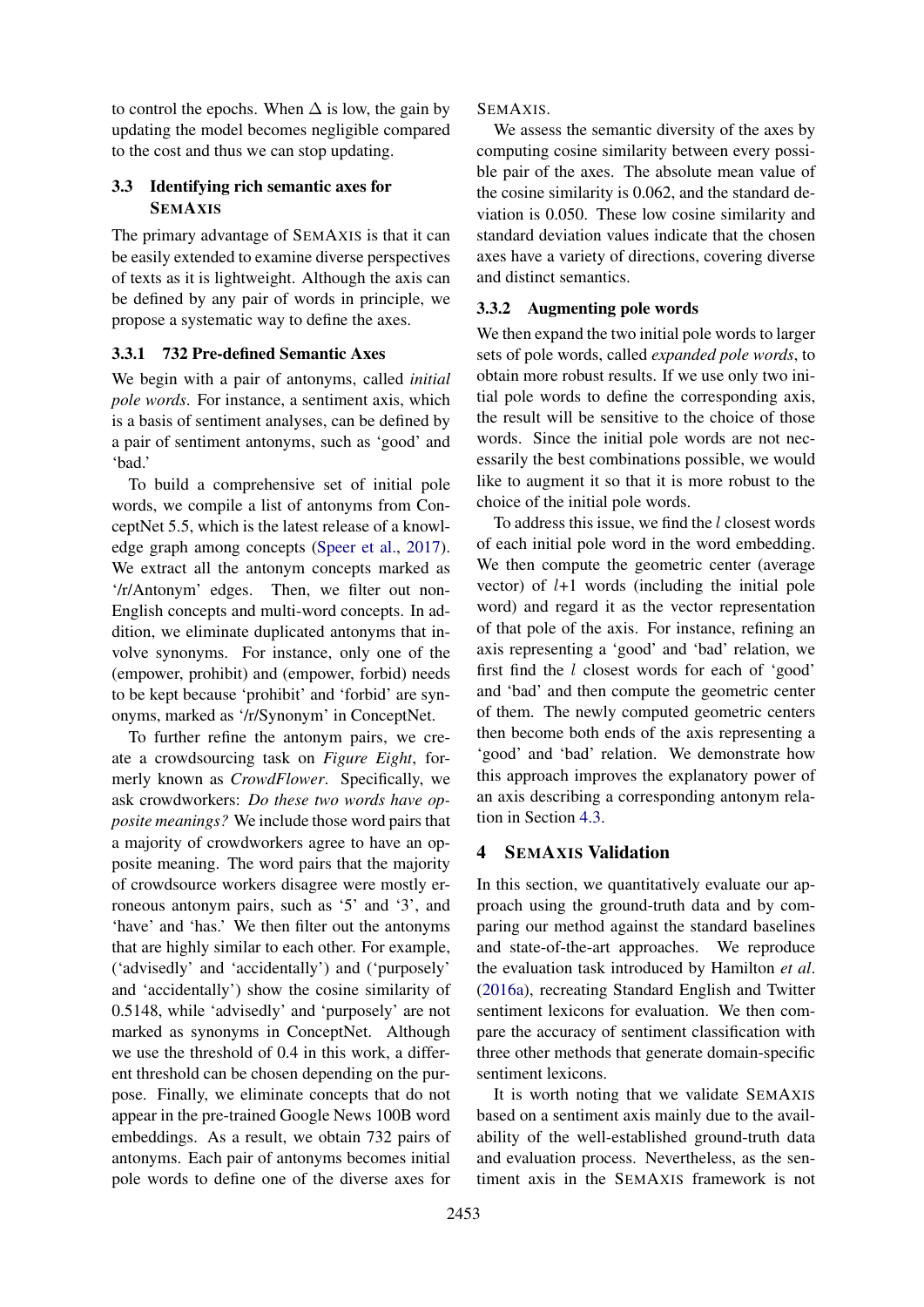specifically or manually designed but established based on the corresponding pole words, the validation based on the sentiment axis can be generalized to other axes that are similarly established based on other corresponding pole words.

Standard English: We use well-known General Inquirer lexicon [\(Stone et al.,](#page-10-3) [1966\)](#page-10-3) and continuous valence scores collected by Warriner *et al*. [\(2013\)](#page-10-16) to evaluate the performance of SEMAXIS compared to other state-of-the-art methods. We test all of the methods by using the off-the-shelf Google news embedding constructed from  $10^{11}$ tokens [\(Google,](#page-9-21) [2013\)](#page-9-21).

Twitter: We evaluate our approach with the test dataset from the 2015 SemEval task 10E competition [\(Rosenthal et al.,](#page-10-17) [2015\)](#page-10-17) using the embedding constructed by Rothe *et al*. [\(2016\)](#page-10-13).

|         | Domain Positive pole words                                                                                | Negative pole words                                                                             |
|---------|-----------------------------------------------------------------------------------------------------------|-------------------------------------------------------------------------------------------------|
|         | Standard good, lovely, excellent,<br>fortunate, pleasant, de-<br>lightful, perfect, loved,<br>love, happy | bad, horrible, poor,<br>unfortunate, unpleas-<br>ant, disgusting, evil,<br>hated, hate, unhappy |
| Twitter | love, loved, loves,<br>awesome, nice, amaz-<br>ing, best, fantastic,<br>correct, happy                    | hate, hated, hates,<br>terrible, nasty, aw-<br>ful, worst, horrible,<br>wrong, sad              |

<span id="page-4-1"></span>Table 1: Manually selected pole words used for the evaluation task in [\(Hamilton et al.,](#page-9-4) [2016a\)](#page-9-4). These pole words are called seed words in [\(Hamil](#page-9-4)[ton et al.,](#page-9-4) [2016a\)](#page-9-4)

# 4.1 Evaluation Setup

We compare our method against state-of-the-art approaches that generate domain-specific sentiment lexicons.

State-of-the-art approaches: Our baseline for the standard English is a WordNet-based method, which performs label propagation over a WordNet-derived graph [\(San Vicente et al.,](#page-10-18) [2014\)](#page-10-18). For Twitter, we use Sentiment140, a distantly supervised approach that uses signals from emoticons [\(Mohammad and Turney,](#page-9-14) [2010\)](#page-9-14). Moreover, on both datasets, we compare against two state-ofthe-art sentiment induction methods: DENSIFIER, a method that learns orthogonal transformations of word vectors [\(Rothe et al.,](#page-10-13) [2016\)](#page-10-13), and SENTPROP, a method with a label propagation approach on word embeddings [\(Hamilton et al.,](#page-9-4) [2016a\)](#page-9-4). Seed words, which are called pole words in our work, are listed in Table [1.](#page-4-1)

Evaluation metrics: We evaluate the aforementioned approaches according to (i) their binary classification accuracy (positive and negative), (ii) ternary classification performance (positive, neutral, and negative), and (iii) Kendall  $\tau$  rankcorrelation with continuous human-annotated polarity scores. Since all methods result in sentiment scores of words rather than assigning a class of sentiment, we label words as positive, neutral, or negative using the class-mass normalization method [\(Zhu et al.,](#page-11-2) [2003\)](#page-11-2). This normalization uses knowledge of the label distribution of a test dataset and simply assigns labels to best match this distribution. For the implementation of other methods, we directly use the source code without any modification or tuning [\(SocialSent,](#page-10-19) [2016\)](#page-10-19) used in [\(Hamilton et al.,](#page-9-4) [2016a\)](#page-9-4).

#### 4.2 Evaluation Results

Table [2](#page-4-2) summarizes the performance. Surprisingly, SEMAXIS — the simplest approach — outperforms others on both Standard English and Twitter datasets across all measures.

| <b>Standard English</b> |            |            |      |  |  |
|-------------------------|------------|------------|------|--|--|
| Method                  | <b>AUC</b> | Ternary F1 | Tau  |  |  |
| <b>SEMAXIS</b>          | 92.2       | 61.0       | 0.48 |  |  |
| DENSIFIER               | 91.0       | 58.2       | 0.46 |  |  |
| <b>SENTPROP</b>         | 88.4       | 56.1       | 0.41 |  |  |
| WordNet                 | 89.5       | 58.7       | 0.34 |  |  |
| <b>Twitter</b>          |            |            |      |  |  |
| Method                  | <b>AUC</b> | Ternary F1 | Tau  |  |  |
| <b>SEMAXIS</b>          | 90.0       | 59.2       | 0.57 |  |  |
| DENSIFIER               | 88.5       | 58.8       | 0.55 |  |  |
| <b>SENTPROP</b>         | 85.0       | 58.2       | 0.50 |  |  |
| Sentiment140            | 86.2       | 57.7       | 0.51 |  |  |

<span id="page-4-2"></span>Table 2: Evaluation results. Our method performs best on both Standard English and Twitter.

#### <span id="page-4-0"></span>4.3 Sensitivity to Pole Words

As discussed in Section [3.3.2,](#page-3-0) because the axes are derived from pole words, the choice of the pole words can significantly affect the performance. We compare the robustness of three methods for selecting pole words: 1) using sentiment lexicons; 2) using two pole words only (initial pole words); and 3) using  $l$  closest words on the word2vec model as well as the two initial pole words (expanded pole words). For the first, we choose two sets of pole words that have the highest scores and the lowest scores in two widely used sentiment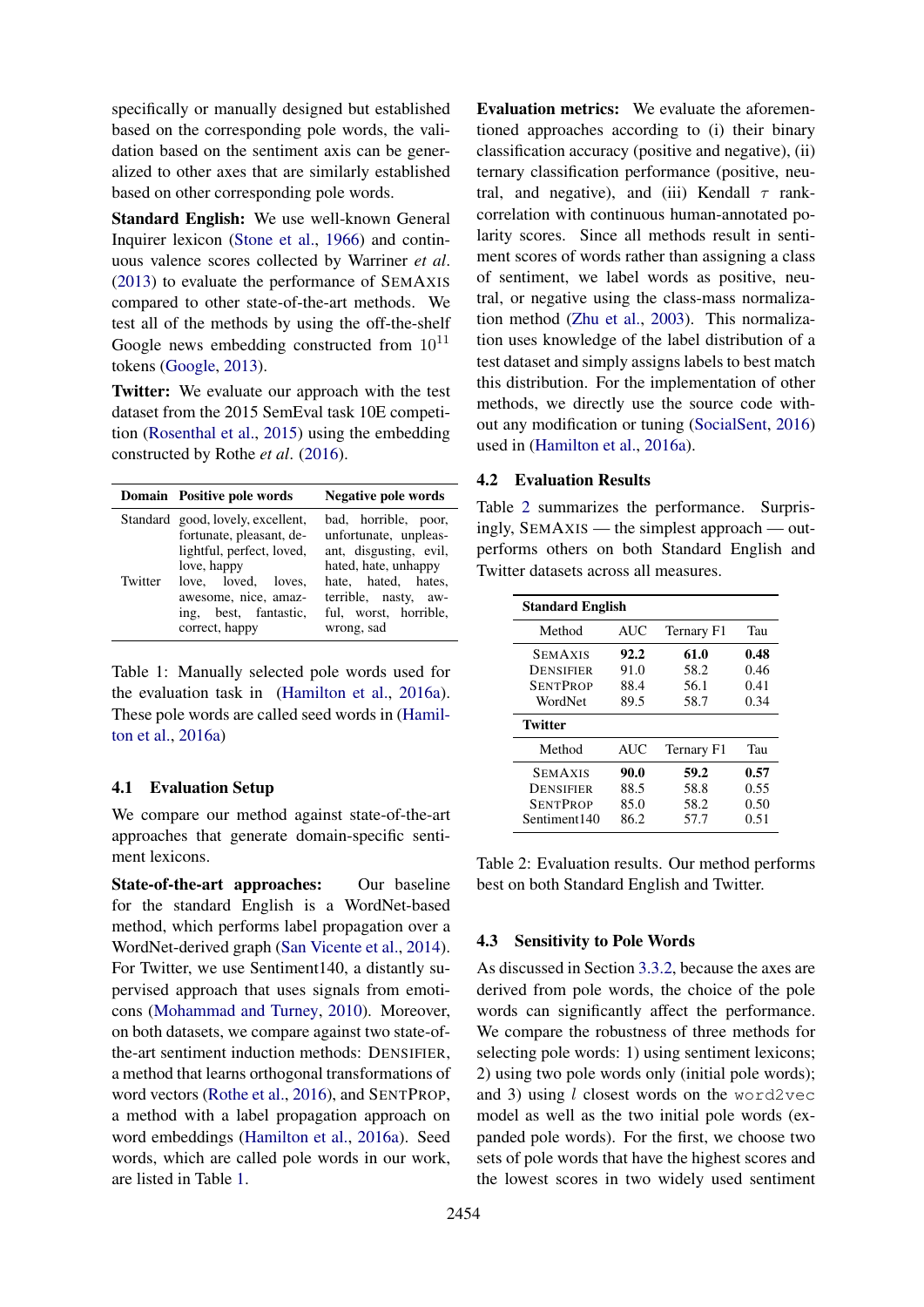lexicons, ANEW [\(Bradley and Lang,](#page-9-7) [1999\)](#page-9-7) and LabMT [\(Dodds et al.,](#page-9-8) [2011\)](#page-9-8). Then, for the two pole words, we match 1-of-10 positive pole words and 1-of-10 negative pole words in Table [1,](#page-4-1) resulting in 100 pairs of pole words. For these 100 pairs, in addition to the two initial pole words, we then use the *l* closest words  $(l = 10)$  of each of them to evaluate the third method.

We compare these three methods by quantifying how well SEMAXIS performs for the evaluation task. The average AUC for the two pole words method is 78.2. We find that one of the 100 pairs — 'good' and 'bad' — shows the highest AUC (92.4). However, another random pair ('happy' and 'evil') results in the worst performance with the AUC of 67.2. In other words, an axis defined by only two pole words is highly sensitive to the choice of the word pair. By contrast, when an axis is defined by aggregating  $l$  closest words, the average AUC increases to 80.6 (the minimum performance is above 71.2). Finally, using preestablished sentiment lexicons results in the worst performance (the AUC of 77.8 for ANEW and 67.5 for LabMT). These results show that identifying an axis is a crucial step in SEMAXIS, and using l closest words in addition to initial pole words is a more robust method to define the axis.

### 5 SEMAXIS in the Wild

We now demonstrate how SEMAXIS can be used in comparative text analysis to capture nuanced linguistic representations beyond the sentiment. As an example, we use Reddit [\(Reddit,](#page-10-20) [2005\)](#page-10-20), one of the most popular online communities. Reddit is known to serve diverse sub-communities with different linguistic styles [\(Zhang et al.,](#page-11-3) [2017\)](#page-11-3). We focus on a few pairs of subreddits that are known to express different views. We also choose them to capture a wide range of topics from politics to religion, entertainment, and daily life to demonstrate the broad applicability of SEMAXIS.

# 5.1 Dataset, Pre-processing, Reference model, and Hyper-parameters

We use Reddit 2016 comment datasets that are publicly available [\(/u/Dewarim,](#page-10-21) [2017\)](#page-10-21). We build a corpus from each subreddit by extracting all the comments posted on that subreddit. When the size of two corpora used for comparison is considerably different, we undersample the bigger corpus for a fair comparison. Every corpus then under-

goes the same pre-processing, where we first remove punctuation and stop words, then replace URLs with its domain name.

Reference model for Reddit data As we discussed earlier, many datasets of our interest are likely too small to obtain good vector representations. For example, two popular subreddits, /r/The Donald and /r/SandersForPresident[2](#page-5-0) , show only 59.8% and 42.1% in analogy test, respectively.<sup>[3](#page-5-1)</sup> Therefore, as we proposed, we first create a pretrained word embedding with a larger background corpus and perform additional training with target subreddits. We sample 1 million comments from each of the top 200 subreddits, resulting in 20 million comments. Using this sample, we build a word embedding, denoted as Reddit20M, using the CBOW model with a window size of five, a minimum word count of 10, the negative sampling, and down-sampling of frequent terms as suggested in [\(Levy et al.,](#page-9-19) [2015\)](#page-9-19). For the subsequent training with the target corpora, we train the model with a small starting learning rate, 0.005; Using different rates, such as 0.01 and 0.001, did not make much difference. We further tune the model with the dimension size of 300 and the number of the epoch of 100 using the analogy test results.

| Category  | Reddit20M | Google300D |
|-----------|-----------|------------|
| World     | 28.34     | 70.2       |
| family    | 94.58     | 90.06      |
| $Gram1-9$ | 70.21     | 73.40      |
| Total     | 67.88     | 77.08      |

<span id="page-5-2"></span>Table 3: Results of analogy tests, comparing 20M sample texts from Reddit vs. Google 100B News.

Table [3](#page-5-2) shows the results of the analogy test using our Reddit20M in comparison with Google300D, which is the Google News embedding used in previous sections. As one can expect, Reddit20M shows worse performance than Google300D. However, the four categories (capital-common-countries, capital-world, currency, and city-in-state denoted by World), which require some general knowledge on the world, drive the 10% decrease in overall accu-

<span id="page-5-1"></span><span id="page-5-0"></span> $\sqrt{\frac{2}{r}}$  is a common notation for indicating subreddits.

<sup>3</sup> For both corpora, continuous bag-of-words (CBOW) model with the dimension size of 300 achieves the highest accuracy in the analogy test.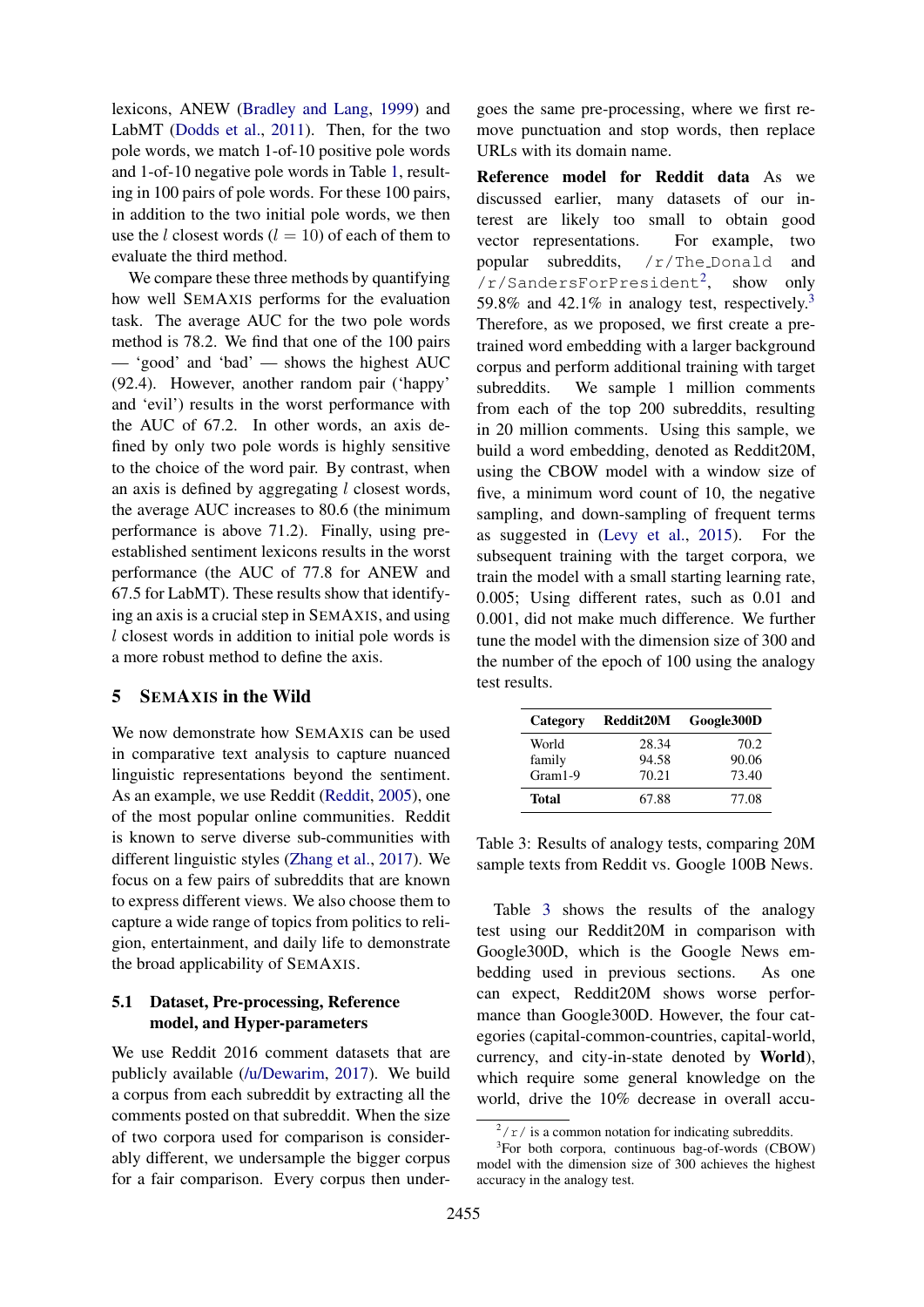racy. Other categories show comparable or even better accuracy. For example, Reddit20M outperforms Google300D by 4.52% in the family category. Since Reddit is a US-based online community, the Reddit model may not be able to properly capture semantic relationships in World category. By contrast, for the categories for testing grammar (denoted by Gram1-9), Reddit20M shows comparable performances with Google300D (70.21 vs. 73.4). In this study, we use Reddit20M as a reference model and update it with new target corpora.



<span id="page-6-0"></span>Figure 1: Changes of word semantics (box plot) and accuracy (line graph) over epoch for the model for /r/SandersForPresident

Updating the reference model As we explained in Section [3.2.2,](#page-2-0) we stop updating the reference model depending on the accuracy of the analogy test and semantic changes of the top 1000 words of the given corpus. In our experiments, we set  $\alpha =$ 0.3 and  $\beta = 0.001$  $\beta = 0.001$ . Figure 1 shows the accuracy of the analogy test over epoch as a line plot and the semantic changes of words as a box plot for the model for /r/SandersForPresident. The model gradually loses general semantic relation over epochs, and the characteristic semantic changes stabilize after about 10 epochs. Given the  $\alpha$  and  $\beta$ , we use the embedding after 10 epochs of training with the target subreddit data. We note that the results are consistent when epoch is greater than 10. We choose the number of epoch for other corpora based on the same tactic.

# 5.2 Confirming well-known language representations

Once we have word embeddings for given subreddits by updating the pre-trained model, we can compare the languages of two subreddits. As a case study, we compare supporters of Donald Trump (/r/The Donald) and Bernie Sanders

(/r/SandersForPresident) [4](#page-6-1) , and examine the semantic differences in diverse issues, such as gun and minority, based on different axes. This can be easily compared with our educated guess learned from the 2016 U.S. Election.

Starting from a topic word (e.g., 'gun') and its closest word (e.g., 'guns'), we compute the average vector of the two words. We then find the closest word from the computed average vector and repeat this process to collect 30 topical terms in each word embedding. Then, we remove words that have appeared less than  $n$  times in both corpora. The higher  $n$  leads to less coverage of topical terms but eliminate noise. We set  $n = 100$ in the following experiments. We consider the remaining words as topic words.

Figure [2](#page-7-0) compares how the minority-related terms are depicted in the two subreddits. Figure  $2(a)$  and  $2(b)$  show how minority issues are perceived in two communities with respect to 'Sentiment' and 'Respect' . The x-axis is the value for each word on the Sentiment axis for Trump supporters, and the y-axis is the difference between the value for Trump and Sanders supporters. If the y-value is greater than 0, then it means the word is more 'positive' among Trump supporters compared to that among Sanders supporters.

Some terms perceived more positively (e.g., 'immigration' and 'minorities') while other terms were perceived more negatively ('black', 'latino', 'hispanic') among Trump supporters (Figure [2\(a\)\)](#page-7-1). As this positive perception on immigration and minorities is unexpected, we examine the actual comments. Through the manual inspection of relevant comments, we find that Trump supporters often mention that they 'agree' with or 'support' the idea of banning immigration, resulting in having a term 'immigration' as more positive than Sanders supporters. However, when examining those words on the 'Disrespect' vs. 'Respect' axis (Figure [2\(b\)\)](#page-7-2), most of the minority groups are considered disrespectful by Trump supporters compared to Sanders supporters, demonstrating a benefit of examining multiple semantic axes that can reflect rich semantics beyond basic sentiments.

Then, one would expect that 'Gun' would be more positively perceived for Trump supporters compared to for Sanders supporters. Beyond the sentiment, we examine how 'gun' is perceived in

<span id="page-6-1"></span><sup>&</sup>lt;sup>4</sup>Both subreddits have a policy of banning users who post content critical of the candidate. Thus, we assume most of the users in these subreddits are supporters of the candidate.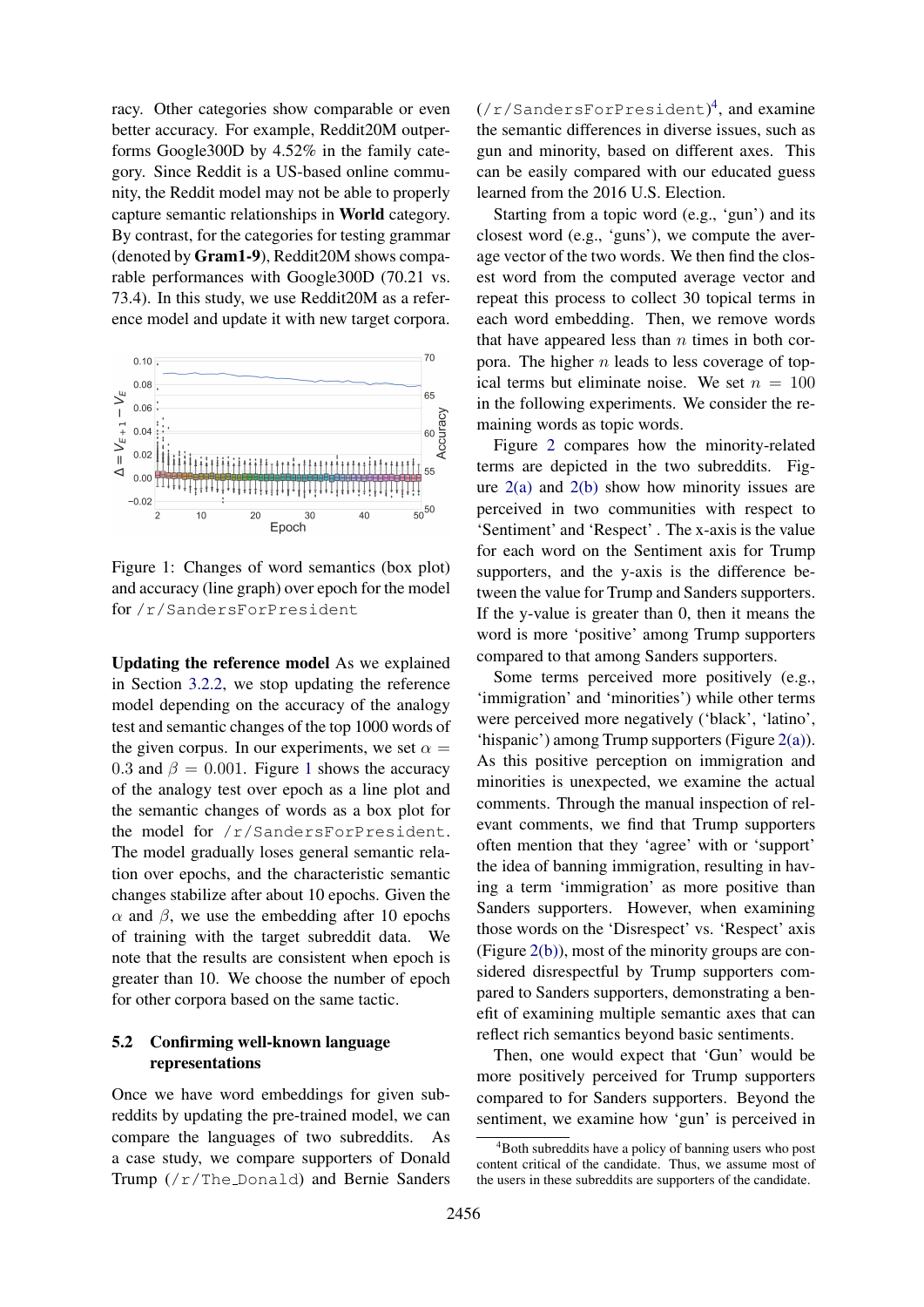<span id="page-7-1"></span>

<span id="page-7-0"></span>Figure 2: Trump supporters vs Sanders supporters on Minority issue

two communities for 'Arousal' and 'Safety' axes. We find that Trump supporters are generally positive about gun-related issues, and Sanders supporters associate 'gun' with more arousal and danger.

We also examine two other subreddits: /r/atheism and /r/Christianity. As their names indicate, the former is the subreddit for atheists and the latter is the subreddit for Christians. We expect that the two groups would have different perspectives regarding 'god' and 'evolution.' When examining the four words 'god,' 'pray,' 'evolution,' and 'science' on the 'Unholy' vs. 'Holy' axis, 'god' and 'pray' appear to be more 'holy' in  $/r$ /Christianity while 'evolution' and 'science' appear more 'unholy' than in /r/Atheism, which fits in our intuition.

As another example, we examine the  $/r/PS4$ and /r/NintendoSwitch subreddits. PS4 is a video game console released by Sony and Nintendo Switch is released by Nintendo. Although both video game consoles originated from Japan, Nintendo Switch targets more family (children) and casual gamers with more playful and easier games while the games for PS4 target adult and thus tend to be more violent and more difficult to play. We examine three terms ('Nintendo,' 'Mario,' and 'Zelda') from Nintendo Switch and three terms ('Sony,' 'Uncharted,' and 'Killzone') from Sony on the 'Casual' vs. 'Hardcore' axis.[5](#page-7-3) We find that 'Mario' and 'Zelda' are perceived more casual in /r/PS4, and 'Uncharted' and 'Killzone' are more hardcore in /r/PS4 than /r/NintendoSwitch. Although both 'Nintendo' and 'Sony' have negative values, 'Nin<span id="page-7-2"></span>tendo' was considered more casual than 'Sony' in  $/r$ /PS4. Overall, our method effectively captures context-dependent semantic changes beyond the basic sentiments.

# 5.3 Comparative Text Analysis with Diverse Axes

Let us show how SEMAXIS can find, for a given word, a set of the best axes that describe its semantic. We map the word on our predefined 732 axes, which are explained in Section [3.3.1,](#page-3-1) and rank the axes based on the projection values on the axes. In other words, the top axes describe the word with the highest strength.

Figure [3\(a\)](#page-8-0) shows the top 20 axes with the largest projection values for 'Men' in /r/AskWomen and /r/AskMen, which are the subreddits where people expect replies from each gender. In /r/AskWomen, compared with /r/AskMen, 'Men' seems to be perceived as more vanishing, more established, less systematic, less monogamous, more enthusiastic, less social, more uncluttered, less vulnerable, and more unapologetic. This observed perception of men from women's perspective seems to concur with the common gender stereotype, demonstrating strong potential of SEMAXIS.

Likewise, in Figure [3\(b\),](#page-8-1) we examine how a word 'Mario' is perceived in two subreddits /r/NintendoSwitch and /r/PS4. In /r/NintendoSwitch, 'Mario' is perceived, compared with  $/r/PS4$ , as more luxurious, famous, unobjectionable, open, capable, likable, successful, loving, honorable, and controllable. On the other hand, users in  $/r/PS4$  consider 'Mario' to be more virtual, creative, durable,

<span id="page-7-3"></span><sup>&</sup>lt;sup>5</sup>Mario and Zelda are popular Nintendo Switch games, and Uncharted and Killzone are popular PS4 games.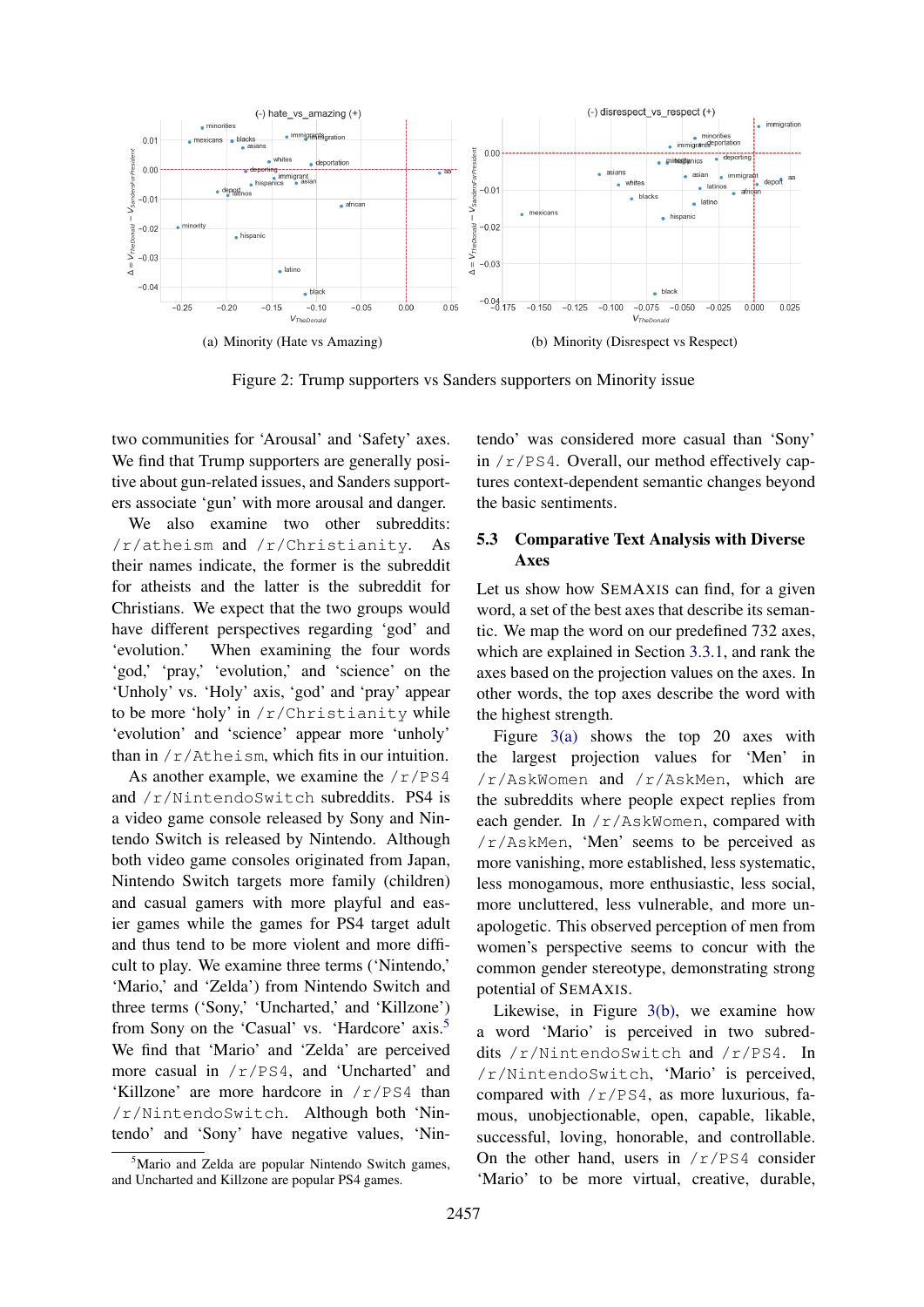<span id="page-8-0"></span>

Figure 3: An example of comparative text analysis using SEMAXIS: (a) 'Men' in  $/r/$ AskWomen and /r/AskMen and (b) 'Mario' in /r/NintendoSwitch and /r/PS4

satisfying, popular, undetectable, and unstoppable. 'Mario' is perceived more positively in /r/NintendoSwitch than in /r/PS4, as expected. Furthermore, SEMAXIS reveals detailed and nuanced perceptions of different communities.

#### 6 Discussion and Conclusion

We have proposed SEMAXIS to examine a nuanced representation of words based on diverse semantic axes. We have shown that SEMAXIS can construct good domain-specific sentiment lexicons by projecting words on the sentiment axis. We have also demonstrated that our approach can reveal nuanced context-dependence of words through the lens of numerous semantic axes.

There are two major limitations. First, we performed the quantitative evaluation only with the sentiment axis, even though we supplemented it with more qualitative examples. We used the sentiment axis because it is better studied and more methods exist, but ideally it would be better to perform evaluation across many semantic axes. We hope that SEMAXIS can facilitate research on other semantic axes so that we will have labeled datasets for other axes as well. Secondly, Gaffney and Matias [\(2018\)](#page-9-22) recently reported the Reddit data used in this study is incomplete. The authors suggest using the data with caution, particularly when analyzing user interactions. Although our work examine communities in Reddit, we focus on the difference of the word semantics. Thus,

<span id="page-8-1"></span>we believe the effect of deleted comment would be marginal in our analyses.

Despite these limitations, we identify the following key implications. First, SEMAXIS offers a framework to examine texts on diverse *semantic axes* beyond the sentiment axis, through the 732 systematically induced semantic axes that capture common antonyms. Our study may facilitate further investigations on context-dependent text analysis techniques and applications. Second, the unsupervised nature of SEMAXIS provides a powerful way to build lexicons of any semantic axis, including the sentiment axis, for non-English languages, particularly the resourcescarce languages.

#### 7 Acknowledgements

The authors thank Jaehyuk Park for his helpful comments. This research has been supported in part by Volkswagen Foundation and in part by the Defense Advanced Research Projects Agency (DARPA), W911NF-17-C-0094. The U.S. Government is authorized to reproduce and distribute reprints for Governmental purposes notwithstanding any copyright annotation thereon. The views and conclusions contained herein are those of the authors and should not be interpreted as necessarily representing the official policies or endorsements, either expressed or implied, of DARPA or the U.S. Government.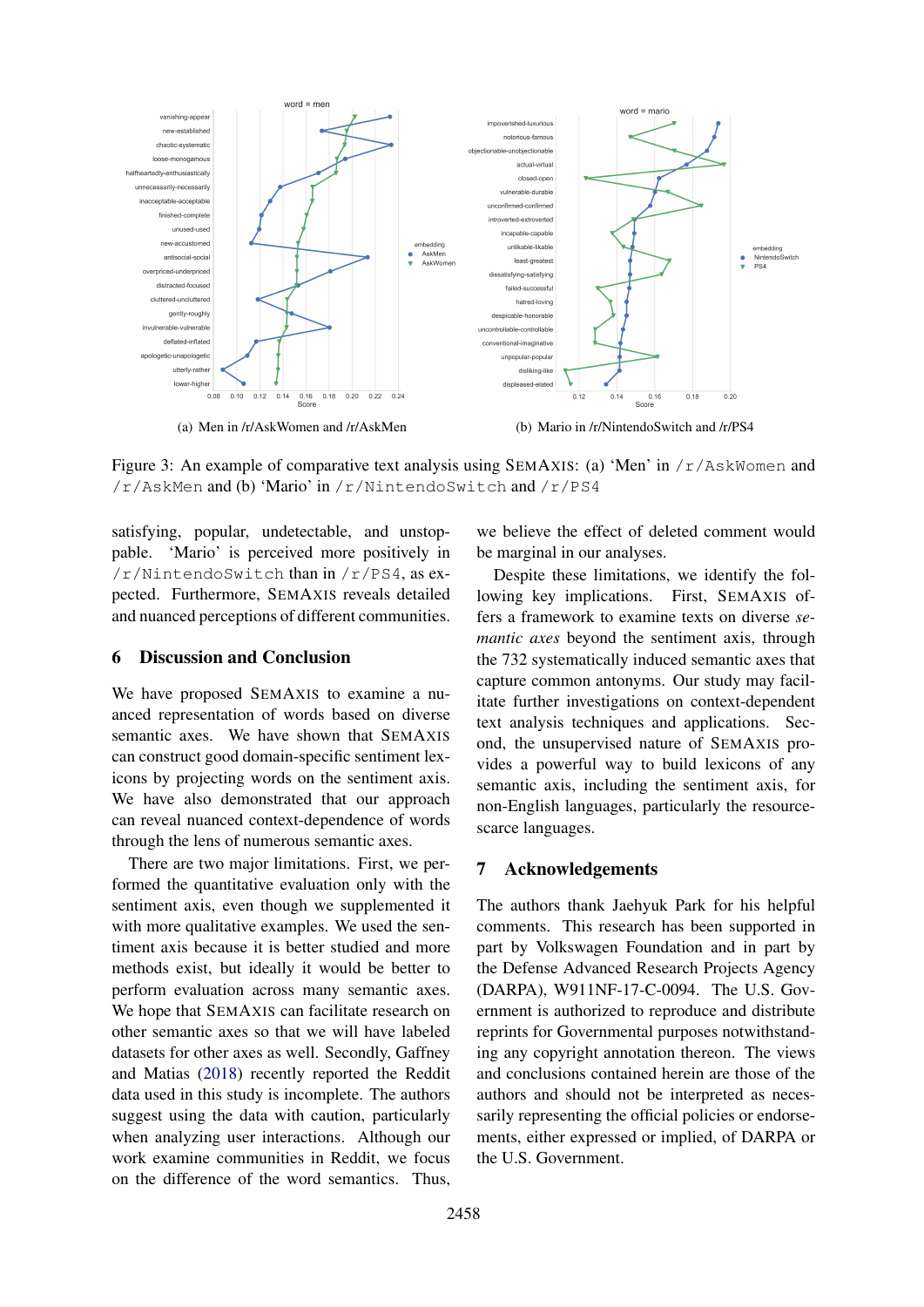#### References

- <span id="page-9-6"></span>Douglas Biber and Edward Finegan. 1988. Adverbial stance types in english. *Discourse processes*, 11(1):1–34.
- <span id="page-9-7"></span>Margaret M Bradley and Peter J Lang. 1999. Affective norms for english words (ANEW): Instruction manual and affective ratings. Technical report, Technical report C-1, the center for research in psychophysiology, University of Florida.
- <span id="page-9-8"></span>Peter Sheridan Dodds, Kameron Decker Harris, Isabel M Kloumann, Catherine A Bliss, and Christopher M Danforth. 2011. [Temporal patterns of](https://doi.org/10.1371/journal.pone.0026752) [happiness and information in a global social net](https://doi.org/10.1371/journal.pone.0026752)[work: Hedonometrics and Twitter.](https://doi.org/10.1371/journal.pone.0026752) *PLOS ONE*, 6(12):e26752.
- <span id="page-9-1"></span>Penelope Eckert and Sally McConnell-Ginet. 2013. *Language and gender*. Cambridge University Press.
- <span id="page-9-12"></span>A. Esuli and F. Sebastiani. 2006. [Sentiwordnet: A](http://www.aclweb.org/anthology/L06-1225) [publicly available lexical resource for opinion min](http://www.aclweb.org/anthology/L06-1225)[ing.](http://www.aclweb.org/anthology/L06-1225) In *Proceedings of the Fifth International Conference on Language Resources and Evaluation (LREC'06)*. European Language Resources Association (ELRA).
- <span id="page-9-18"></span>Ethan Fast, Binbin Chen, and Michael S Bernstein. 2016. [Empath: Understanding topic signals in large](https://doi.org/10.1145/2858036.2858535)[scale text.](https://doi.org/10.1145/2858036.2858535) In *Proceedings of the 2016 CHI Conference on Human Factors in Computing Systems*, pages 4647–4657. ACM.
- <span id="page-9-0"></span>John L. Fischer. 1958. Social influences on the choice of a linguistic variant. *WORD*, 14(1):47–56.
- <span id="page-9-22"></span>Devin Gaffney and J Nathan Matias. 2018. Caveat emptor, computational social science: Large-scale missing data in a widely-published reddit corpus. *arXiv preprint arXiv:1803.05046*.
- <span id="page-9-21"></span>Google. 2013. Google word2vec. [https://code.](https://code.google.com/archive/p/word2vec/) [google.com/archive/p/word2vec/](https://code.google.com/archive/p/word2vec/). [Online; accessed February 23, 2018].
- <span id="page-9-13"></span>Lisa J Green. 2002. *African American English: a linguistic introduction*. Cambridge University Press.
- <span id="page-9-4"></span>William L. Hamilton, Kevin Clark, Jure Leskovec, and Dan Jurafsky. 2016a. [Inducing domain-specific sen](https://doi.org/10.18653/v1/D16-1057)[timent lexicons from unlabeled corpora.](https://doi.org/10.18653/v1/D16-1057) In *Proceedings of the 2016 Conference on Empirical Methods in Natural Language Processing*, pages 595–605. Association for Computational Linguistics.
- <span id="page-9-3"></span>William L. Hamilton, Jure Leskovec, and Dan Jurafsky. 2016b. [Diachronic word embeddings reveal statisti](https://doi.org/10.18653/v1/P16-1141)[cal laws of semantic change.](https://doi.org/10.18653/v1/P16-1141) In *Proceedings of the 54th Annual Meeting of the Association for Computational Linguistics (Volume 1: Long Papers)*, pages 1489–1501. Association for Computational Linguistics.
- <span id="page-9-17"></span>Vasileios Hatzivassiloglou and Kathleen R. McKeown. 1997. [Predicting the semantic orientation of adjec](http://www.aclweb.org/anthology/E97-1023)[tives.](http://www.aclweb.org/anthology/E97-1023) In *8th Conference of the European Chapter of the Association for Computational Linguistics*.
- <span id="page-9-15"></span>Yoonsung Hong, Haewoon Kwak, Youngmin Baek, and Sue Moon. 2013. Tower of babel: [crowdsourcing game building sentiment lexicons for](https://doi.org/10.1145/2487788.2487993) [resource-scarce languages.](https://doi.org/10.1145/2487788.2487993) In *Proceedings of the 22nd International Conference on World Wide Web*, WWW '13 Companion, pages 549–556, New York, NY, USA. ACM.
- <span id="page-9-2"></span>Dirk Hovy. 2015. [Demographic factors improve clas](https://doi.org/10.3115/v1/P15-1073)[sification performance.](https://doi.org/10.3115/v1/P15-1073) In *Proceedings of the 53rd Annual Meeting of the Association for Computational Linguistics and the 7th International Joint Conference on Natural Language Processing (Volume 1: Long Papers)*, pages 752–762. Association for Computational Linguistics.
- <span id="page-9-11"></span>Yoon Kim. 2014. [Convolutional neural networks for](https://doi.org/10.3115/v1/D14-1181) [sentence classification.](https://doi.org/10.3115/v1/D14-1181) In *Proceedings of the 2014 Conference on Empirical Methods in Natural Language Processing (EMNLP)*, pages 1746–1751. Association for Computational Linguistics.
- <span id="page-9-19"></span>Omer Levy, Yoav Goldberg, and Ido Dagan. 2015. [Im](http://aclweb.org/anthology/Q15-1016)[proving distributional similarity with lessons learned](http://aclweb.org/anthology/Q15-1016) [from word embeddings.](http://aclweb.org/anthology/Q15-1016) *Transactions of the Association for Computational Linguistics*, 3:211–225.
- <span id="page-9-16"></span>Tim Loughran and Bill McDonald. 2011. [When is a](https://doi.org/10.1111/j.1540-6261.2010.01625.x) [liability not a liability? textual analysis, dictionaries,](https://doi.org/10.1111/j.1540-6261.2010.01625.x) [and 10-ks.](https://doi.org/10.1111/j.1540-6261.2010.01625.x) *The Journal of Finance*, 66(1):35–65.
- <span id="page-9-20"></span>Tomas Mikolov, Kai Chen, Greg Corrado, and Jeffrey Dean. 2013a. Efficient estimation of word representations in vector space. *arXiv preprint arXiv:1301.3781*.
- <span id="page-9-5"></span>Tomas Mikolov, Ilya Sutskever, Kai Chen, Greg S Corrado, and Jeff Dean. 2013b. Distributed representations of words and phrases and their compositionality. In *Advances in Neural Information Processing Systems*, pages 3111–3119.
- <span id="page-9-9"></span>Saif Mohammad, Svetlana Kiritchenko, Parinaz Sobhani, Xiaodan Zhu, and Colin Cherry. 2016. [Semeval-2016 task 6: Detecting stance in tweets.](https://doi.org/10.18653/v1/S16-1003) In *Proceedings of the 10th International Workshop on Semantic Evaluation (SemEval-2016)*, pages 31–41. Association for Computational Linguistics.
- <span id="page-9-14"></span>Saif Mohammad and Peter Turney. 2010. [Emotions](http://www.aclweb.org/anthology/W10-0204) [evoked by common words and phrases: Using me](http://www.aclweb.org/anthology/W10-0204)[chanical turk to create an emotion lexicon.](http://www.aclweb.org/anthology/W10-0204) In *Proceedings of the NAACL HLT 2010 Workshop on Computational Approaches to Analysis and Generation of Emotion in Text*, pages 26–34. Association for Computational Linguistics.
- <span id="page-9-10"></span>Saif M. Mohammad, Parinaz Sobhani, and Svetlana Kiritchenko. 2017. [Stance and sentiment in tweets.](https://doi.org/10.1145/3003433) *ACM Transactions on Internet Technology (TOIT)*, 17(3):26:1–26:23.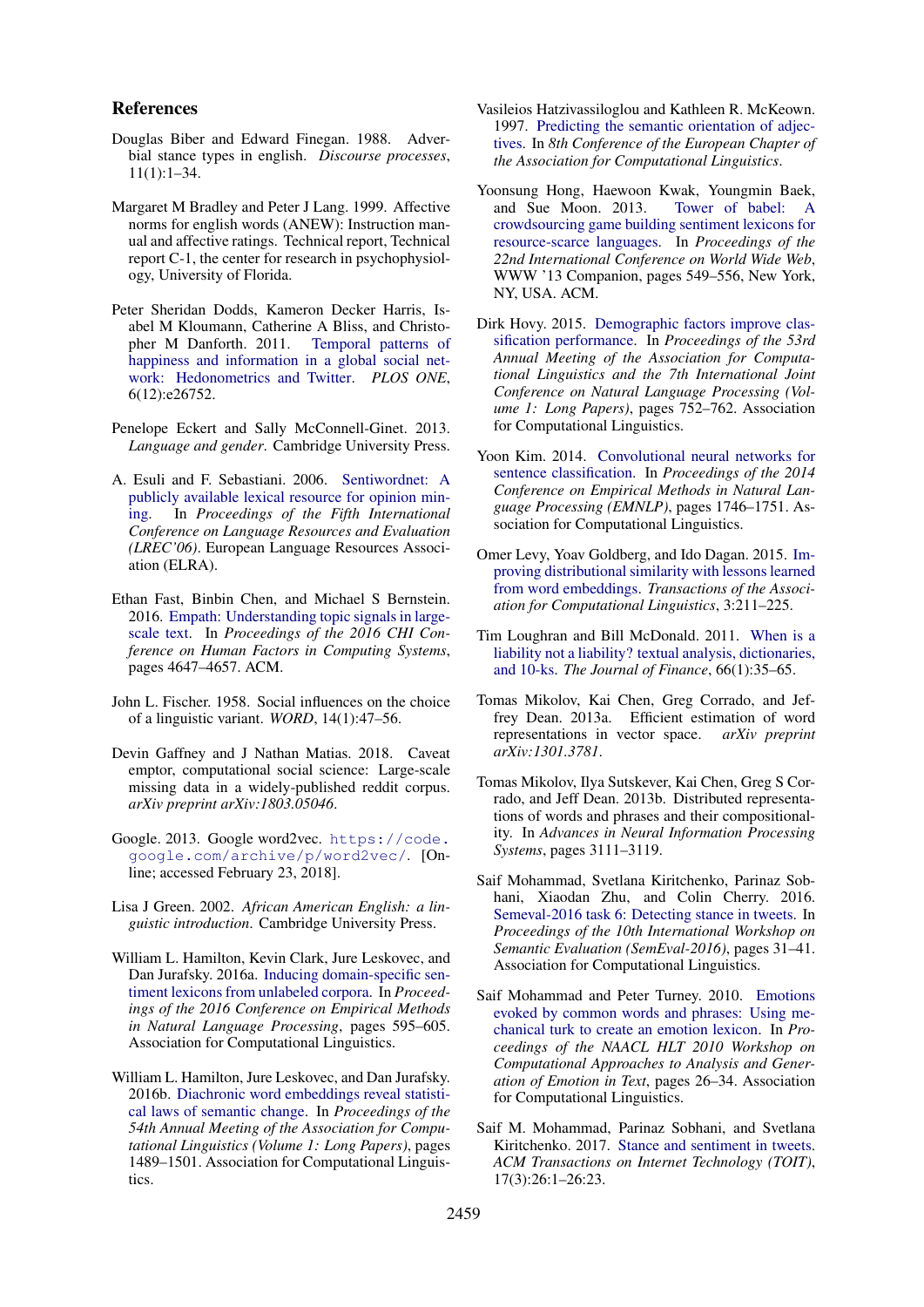- <span id="page-10-1"></span>Bo Pang and Lillian Lee. 2004. [A sentimental edu](http://www.aclweb.org/anthology/P04-1035)[cation: Sentiment analysis using subjectivity sum](http://www.aclweb.org/anthology/P04-1035)[marization based on minimum cuts.](http://www.aclweb.org/anthology/P04-1035) In *Proceedings of the 42nd Annual Meeting of the Association for Computational Linguistics (ACL-04)*.
- <span id="page-10-7"></span>Bo Pang, Lillian Lee, and Shivakumar Vaithyanathan. 2002. [Thumbs up? sentiment classification using](http://www.aclweb.org/anthology/W02-1011) [machine learning techniques.](http://www.aclweb.org/anthology/W02-1011) In *Proceedings of the 2002 Conference on Empirical Methods in Natural Language Processing (EMNLP 2002)*.
- <span id="page-10-4"></span>James W Pennebaker, Martha E Francis, and Roger J Booth. 2001. Linguistic inquiry and word count: LIWC 2001. *Mahway: Lawrence Erlbaum Associates*, 71.
- <span id="page-10-15"></span>Delip Rao and Deepak Ravichandran. 2009. [Semi](http://www.aclweb.org/anthology/E09-1077)[supervised polarity lexicon induction.](http://www.aclweb.org/anthology/E09-1077) In *Proceedings of the 12th Conference of the European Chapter of the ACL (EACL 2009)*, pages 675–682. Association for Computational Linguistics.
- <span id="page-10-20"></span>Reddit. 2005. Reddit: the front page of the internet. <https://www.reddit.com/>. [Online; accessed February 23, 2018].
- <span id="page-10-9"></span>Sara Rosenthal and Kathleen McKeown. 2011. [Age](http://www.aclweb.org/anthology/P11-1077) [prediction in blogs: A study of style, content, and](http://www.aclweb.org/anthology/P11-1077) [online behavior in pre- and post-social media gen](http://www.aclweb.org/anthology/P11-1077)[erations.](http://www.aclweb.org/anthology/P11-1077) In *Proceedings of the 49th Annual Meeting of the Association for Computational Linguistics: Human Language Technologies*, pages 763– 772. Association for Computational Linguistics.
- <span id="page-10-17"></span>Sara Rosenthal, Preslav Nakov, Svetlana Kiritchenko, Saif Mohammad, Alan Ritter, and Veselin Stoyanov. 2015. [Semeval-2015 task 10: Sentiment analysis](https://doi.org/10.18653/v1/S15-2078) [in twitter.](https://doi.org/10.18653/v1/S15-2078) In *Proceedings of the 9th International Workshop on Semantic Evaluation (SemEval 2015)*, pages 451–463. Association for Computational Linguistics.
- <span id="page-10-13"></span>Sascha Rothe, Sebastian Ebert, and Hinrich Schütze. 2016. [Ultradense word embeddings by orthogonal](https://doi.org/10.18653/v1/N16-1091) [transformation.](https://doi.org/10.18653/v1/N16-1091) In *Proceedings of the 2016 Conference of the North American Chapter of the Association for Computational Linguistics: Human Language Technologies*, pages 767–777. Association for Computational Linguistics.
- <span id="page-10-18"></span>Iñaki San Vicente, Rodrigo Agerri, and German Rigau. 2014. [Simple, robust and \(almost\) unsupervised](https://doi.org/10.3115/v1/E14-1010) [generation of polarity lexicons for multiple lan](https://doi.org/10.3115/v1/E14-1010)[guages.](https://doi.org/10.3115/v1/E14-1010) In *Proceedings of the 14th Conference of the European Chapter of the Association for Computational Linguistics*, pages 88–97. Association for Computational Linguistics.
- <span id="page-10-8"></span>Richard Socher, Alex Perelygin, Jean Wu, Jason Chuang, Christopher D. Manning, Andrew Ng, and Christopher Potts. 2013. [Recursive deep models](http://www.aclweb.org/anthology/D13-1170) [for semantic compositionality over a sentiment tree](http://www.aclweb.org/anthology/D13-1170)[bank.](http://www.aclweb.org/anthology/D13-1170) In *Proceedings of the 2013 Conference on*

*Empirical Methods in Natural Language Processing*, pages 1631–1642. Association for Computational Linguistics.

- <span id="page-10-19"></span>SocialSent. 2016. Code and data for inducing domainspecific sentiment lexicons. [https://github.](https://github.com/williamleif/socialsent) [com/williamleif/socialsent](https://github.com/williamleif/socialsent). [Online; accessed February 23, 2018].
- <span id="page-10-0"></span>Robert Speer, Joshua Chin, and Catherine Havasi. 2017. Conceptnet 5.5: An open multilingual graph of general knowledge. In *AAAI*, pages 4444–4451.
- <span id="page-10-3"></span>Philip J Stone, Dexter C Dunphy, and Marshall S Smith. 1966. *The general inquirer: A computer approach to content analysis.* MIT press.
- <span id="page-10-6"></span>Maite Taboada, Julian Brooke, Milan Tofiloski, Kimberly Voll, and Manfred Stede. 2011. [Lexicon-based](https://doi.org/10.1162/COLI_a_00049) [methods for sentiment analysis.](https://doi.org/10.1162/COLI_a_00049) *Computational Linguistics*, 37(2).
- <span id="page-10-12"></span>Duyu Tang, Furu Wei, Bing Qin, Ming Zhou, and Ting Liu. 2014. [Building large-scale twitter-specific sen](http://www.aclweb.org/anthology/C14-1018)[timent lexicon : A representation learning approach.](http://www.aclweb.org/anthology/C14-1018) In *Proceedings of COLING 2014, the 25th International Conference on Computational Linguistics: Technical Papers*, pages 172–182. Dublin City University and Association for Computational Linguistics.
- <span id="page-10-10"></span>Peter Trudgill. 1974. Linguistic change and diffusion: Description and explanation in sociolinguistic dialect geography. *Language in society*, 3(2):215– 246.
- <span id="page-10-5"></span>Peter Turney. 2002. [Thumbs up or thumbs down? se](http://www.aclweb.org/anthology/P02-1053)[mantic orientation applied to unsupervised classifi](http://www.aclweb.org/anthology/P02-1053)[cation of reviews.](http://www.aclweb.org/anthology/P02-1053) In *Proceedings of the 40th Annual Meeting of the Association for Computational Linguistics*.
- <span id="page-10-21"></span>/u/Dewarim. 2017. Reddit comment dataset. [https:](https://files.pushshift.io/) [//files.pushshift.io/](https://files.pushshift.io/). [Online; downloaded July 23, 2017].
- <span id="page-10-11"></span>Leonid Velikovich, Sasha Blair-Goldensohn, Kerry Hannan, and Ryan McDonald. 2010. [The viability](http://www.aclweb.org/anthology/N10-1119) [of web-derived polarity lexicons.](http://www.aclweb.org/anthology/N10-1119) In *Human Language Technologies: The 2010 Annual Conference of the North American Chapter of the Association for Computational Linguistics*, pages 777–785. Association for Computational Linguistics.
- <span id="page-10-16"></span>Amy Beth Warriner, Victor Kuperman, and Marc Brysbaert. 2013. Norms of valence, arousal, and dominance for 13,915 english lemmas. *Behavior research methods*, 45(4):1191–1207.
- <span id="page-10-14"></span>Dominic Widdows and Beate Dorow. 2002. [A graph](http://www.aclweb.org/anthology/C02-1114) [model for unsupervised lexical acquisition.](http://www.aclweb.org/anthology/C02-1114) In *COL-ING 2002: The 19th International Conference on Computational Linguistics*.
- <span id="page-10-2"></span>Janyce M. Wiebe. 1994. [Tracking point of view in nar](http://www.aclweb.org/anthology/J94-2004)[rative.](http://www.aclweb.org/anthology/J94-2004) *Computational Linguistics*, 20(2).